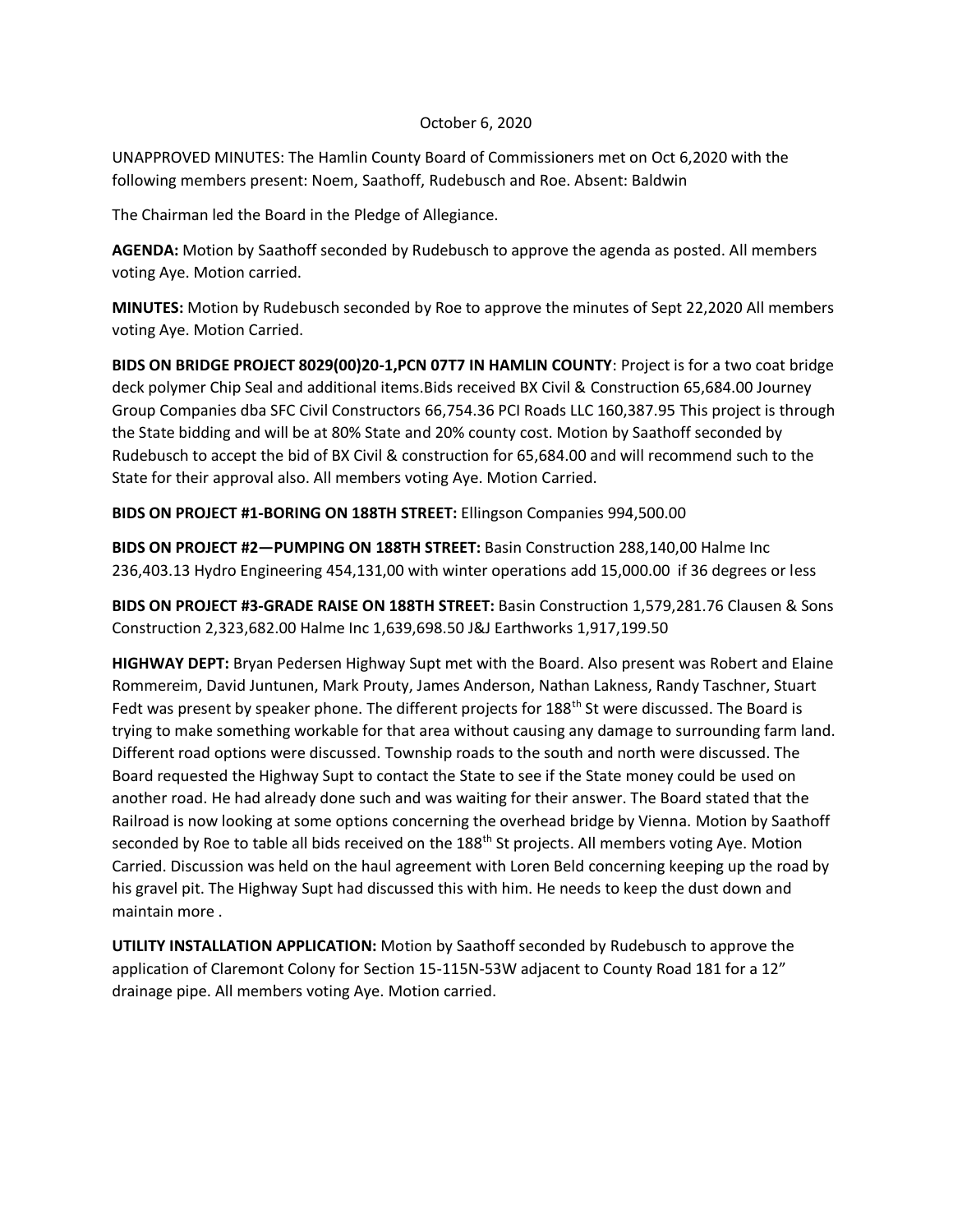**FIVE YEAR HIGHWAY AND BRIDGE PLAN:** Motion by Rudebusch seconded by Roe all members voting Aye to approve Hamlin County's road plan to be sent to the State and to authorize the Chairman to sign the Certification Form and the following RESOLUTION:

A RESOLUTION ADOPTING THE HAMLIN COUNTY FIVE-YEAR HIGHWAY AND BRIDGE IMPROVEMENT PLAN:

WHEREAS, the SD Dept of Transportation Local Bridge and Improvement Grant Fund requires that in order to be eligible to apply for Bridge Improvement Grant funds, Counties are required to develop a five-year Highway and Bridge Improvement Plan, hereinafter referred to as Plan: and WHEREAS, Hamlin County has utilized the SD Dept of Transportation, County Staff , the First District Assoc. of Local Governments, Townships and the general public in developing the various components of the Plan ; and WHEREAS, the Plan includes maps and lists identifying an inventory of highways and bridges, project needs and revenue sources; and WHEREAS, Hamlin County held a public meeting on Sept 22, 2020 to solicit input into the Plan, and the citizens who attended expressed an interest in the Plan; and WHEREAS the County will be able to use the plan as a tool to budget for transportation enhancements and better coordinate transportation issues with other entities; NOW,THEREFORE, Be it resolved by the Hamlin County Board of County Commissioners that the Hamlin County Five-Year Highway and Bridge Improvement Plan is hereby adopted and is recognized as the Highway and Bridge Improvement Plan for Hamlin County.

Dated at Hamlin, SD this 6<sup>th</sup> day of Oct, 2020

Doug Noem Chairman of the Board ATTEST: Dixie Opdahl Hamlin County Auditor

**PUBLIC COMMENT:** David Schaefer Emergency & Disaster Mgr. met with the Board and discussed COVID in the County and discussed what to do if an employee has to stay home with this. The Board stated if an employee does have to stay home they must present to the County a form showing they are negative before they can come back to work.

**SHERIFF:** Chad Schlotterbeck Sheriff met with the Board. He was requesting to order a 2021 Chevrolet Tahoe Pursuit Rated vehicle off of State bids from Beck Motors out of Pierre. Base Cost 36,214.00 add to such Trailer Tow package no cost, tow hooks 50.00 splash guards 195.00 Total cost 36,459.00 He does have some items that can be used from other vehicles and some items that will need to be purchased to make it road ready. He does have this in his 2021 Budget . He would keep the 2013 Pickup as a backup if needed. Motion by Roe seconded by Rudebusch to allow him to purchase this off of State bids. All members voting Aye. Motion Carried.

**CASH TRANSFER:** Motion by Saathoff seconded by Roe to make a cash transfer as allowed within the budget of 30,000.00 from the General Fund to the Emergency & Disaster Fund. All members voting Aye. Motion Carried.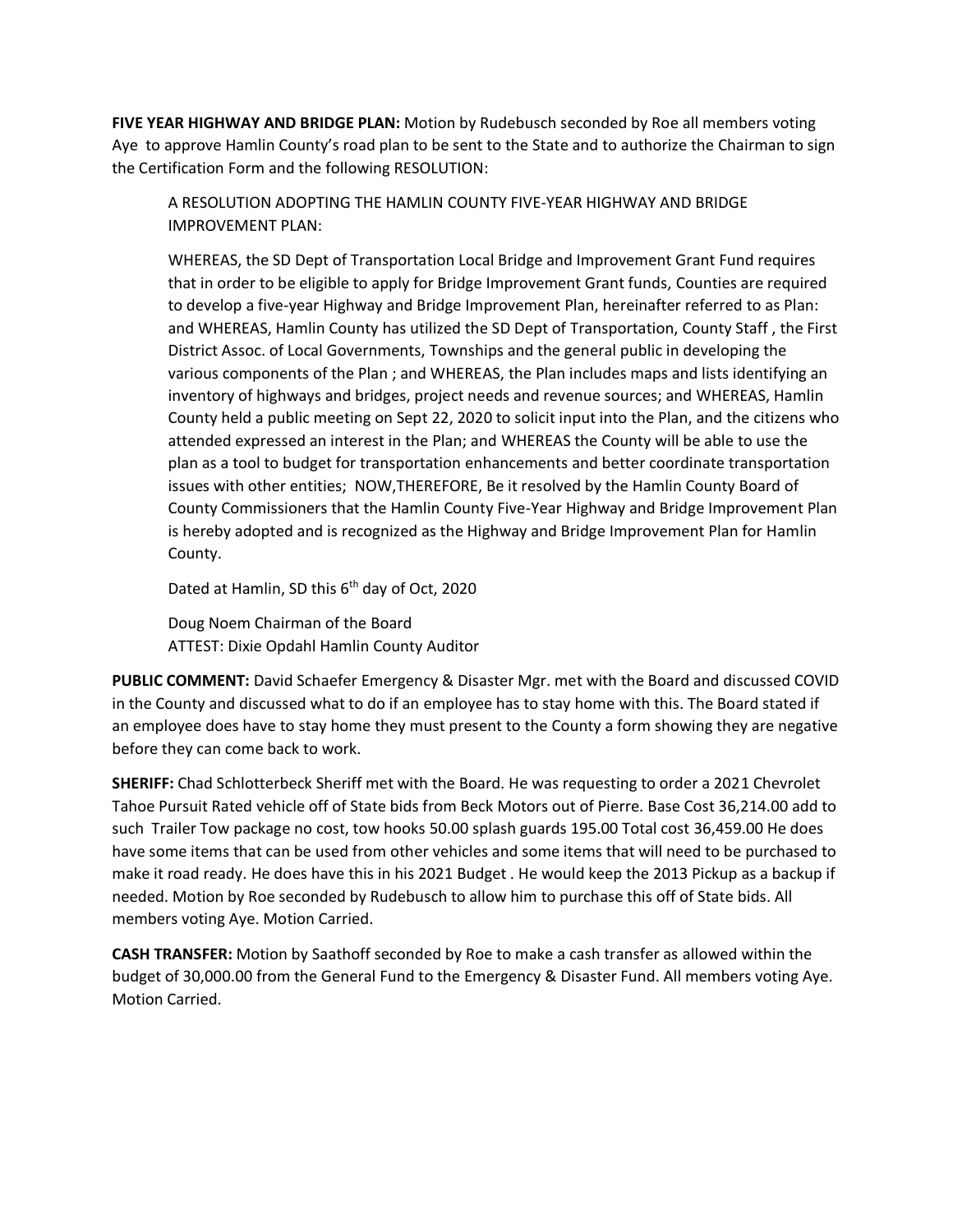**DIRECTOR OF EQUALIZATION:** Chris Schafer Director of Equalization met with the Board concerning his current program of GIS with First District. He would like to change to Schneider Geospatial via Beacon website Setup Cost 10,260 Annual Cost 6720 Payment Schedule 16,980 for year 2021 6720 for year 2022 6720 for year 2023 He does not have the time to keep up the GIS and would like to hire Schneider Geospatial. He feels then he could start charging for obtaining certain information. He stated that Hamlin County had 26 applications last year for the buffer program. Hamlin County had one of the highest numbers for this program.

**PLAT:** Motion by Roe seconded by Saathoff to approve the following plat of Lot 1,2 and 3 of Prairie Quay 6<sup>th</sup> Addition in Gov. Lot 6 in the NE ¼ of Section 30-113N-52W of the 5<sup>th</sup> PM All members voting Aye. Motion Carried.

**FUEL QUOTES:** Oct 5 in Hayti Diesel Hamlin Co Farmers Coop 1.57 Farmers Union 1.59 All quotes do not contain certain taxes.

## **CLAIMS PAID:**

COMMISSIONERS: Jay Baldwin mileage 10.92 Dakotan publishing 297.85 Hamlin County Publishing 578.00 Herald Enterprise sub 45.00 Leland Roe mileage 16.80 Douglas Noem mileage 25.20 Randall Rudebusch mileage 28.56 Larry Saathoff mileage 23.52 Total gross salaries for complete dept 4975.00 benefits 1224.00 Total Commissioners expense 7224.85

ELECTIONS: Election Systems supp 1274.55 Hamlin County Publishing 47.34

AUDITOR: ITC phone 51.01 McLeods Printing tax receipts 97.23 PMB state access 11.83 Total gross salaries for complete dept 4471.56 benefits 342.08 Total Auditors expense 4973.71

TREASURER: Connecting Point computer repairs 115.00 ITC phone 97.41 McLeods Printing tax receipts 97.22 Office Peeps supp 300.75 PMB state access 11.84 Total gross salaries for complete dept 9449.13 benefits 2694.49 Total Treasurers expense 12,765.84

POSTAGE COPIES: Office Peeps copy machine contract 44.10 Quadient postage meter rental 170.61 postage 707.00

STATES ATTORNEY: Delzer Law Secretary 750.00 ITC phone 86.01 Total gross salaries for complete dept 5150.20 benefits 1524.30 Total States Attorney expense 7510.51

COURTHOUSE MAINT: Bass Sanitation quarterly garbage serv 197.50 Culligan water 207.25 Hamlin Co Farmers Coop gas 19.41 Hayti Town water & sewer 47.50 Hillyard 596.11 ITC internet 43.09 Kellys Tree Service remove trees and stumps 8400.00 Star Laundry floor mats 212.75 Wal Mart supp 163.86 Northwestern Energy heat 10.00 Total gross salaries for complete dept 3204.30 benefits 1370.04 Total Courthouse Maint expense 14,471.81

ASSESSOR: ITC phone 138.17 McLeods Printing supp 692.85 Total gross salaries for complete dept 7115.00 benefits 2226.25 Total Assessors expense 10,172.27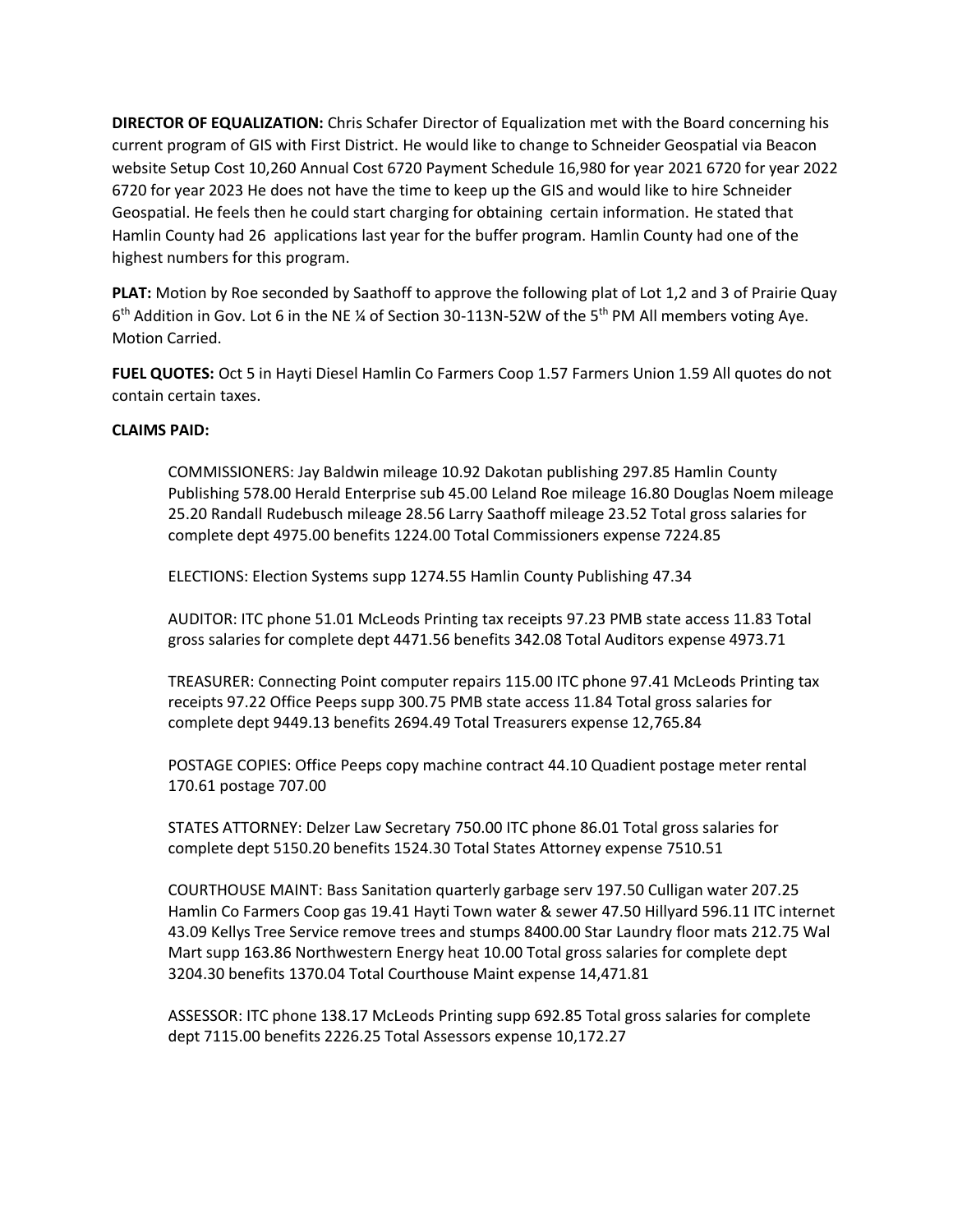REGISTER OF DEEDS: ITC phone 56.26 Microfilm Imaging rental 347.00 PMB state access 11.83 Total gross salaries for complete dept 5038.15 benefits 687.71 Total Register of Deeds expense 6140.95

SHERIFF: Creative Product supp 100.05 Dons Body Shop repairs 184.00 Estelline Community Oil gas 1048.23 Farmers Union gas 217.08 Hamlin Co Farmers Coop repairs 101.50 gas 569.01 Hamlin Building Center supp 12.78 ITC phone 202.60 W.W. Tire repairs 19.72 Watch Guard supp 19.00 Total gross salaries for complete dept 25,950.20 benefits 8045.89 Total Sheriffs expense 36,689.08

VETERANS SERVICE: Total gross salaries for complete dept 950.00 benefits 127.38

JAIL: Codington County Jail 3060.00 Prairie Lakes blood tests 340.00

CORONERS: Brett Jacobsen mileage 38.22 fees 200.00 benefits 15.30

LIEAP: Interlakes Community Action worker 332.17 ITC phone 53.46

NURSE: Total gross salaries for complete dept 2107.50 benefits 915.72

MENTAL HEALTH CENTER: Human Service Agency quarterly payment 1250.00

EXTENSION: Mary Claire Bauer travel 20.00 ITC phone 98.91 Office Peeps supp 120.96 Total gross salaries for complete dept 2982.50 benefits 1025.33 Total Extension expense 4247.70

WEED: Roger Greenfield mileage 14.28 H-D Electric Util 27.53 Hamlin Co Farmers Coop supp 22.00 Gas 81.33 Diesel 62.88 ITC phone 93.91 KDM Equipment repairs 1270.73 Nutrien Ag weed chemical 8514.70 Runnings supp 18.88 Gene Sauder mileage 14.28 Sturdevants supp 44.34 W.W. Tire repairs 15.00 Larame Zimprich mileage 11.76 Total gross salaries for complete dept 6756.00 benefits 1341.90 Total Weed expense 18,289.52

ZONING: Dakotan publishing 115.74 First District contract quarterly 7500.00 Robbie Fedt mileage 10.92 First District postage 622.80 Hamlin Co Publishing 165.80 ITC phone 78.79 Richard Wiarda mileage 7.56 Board Per Diem 500.00 benefits 38.15 Total Zoning expense 9037.86

ROAD: 3-D Specialties supp 792.29 Bass Sanitation quarterly garbage 197.50 Avera drug testing 93.55 Basin Construction pea rock 155.40 Bowes Construction hot mix 2636.98 Bryant City Util 21.67 Butler repairs 280.00 parts 72.71 Duininck Supp 4068.20 Hot mix 82.50 Estelline Community Oil fuel 1807.74 LP 499.62 Farmers Union fuel 2566.58 H-D Electric Util 473.03 Hamlin County Farmers Coop Supp 87.91 Fuel 5248.71 parts 274.50 Hamlin Building Center supp 24.80 Hayti Town water & sewer 35.50 Istate Truck parts 318.89 ITC phone 143.40 J&L Welding repairs 330.00 parts 2520.41 Lyle Signs supp 790.71 Marc Lewno parts 80.32 Office Peeps supp 33.43 Ottertail Power Util 47.28 Productivity Plus-Titan parts 710.00 Rons Saw Sales supp 15.95 SD DOT prof serv 3598.31 striping 3598.31 SD State Treasurer excise tax 537.55 Sturdevants supp 168.08 parts 28.51 True North Steel culvert 316.27 W.W. Tire repairs 2298.00 Wheelco supp 29.28 parts 623.12 AT &T cell phone 72.16 Total gross salaries for complete dept 39,279.69 benefits 12,924.13 Total Road expense 84,613.73